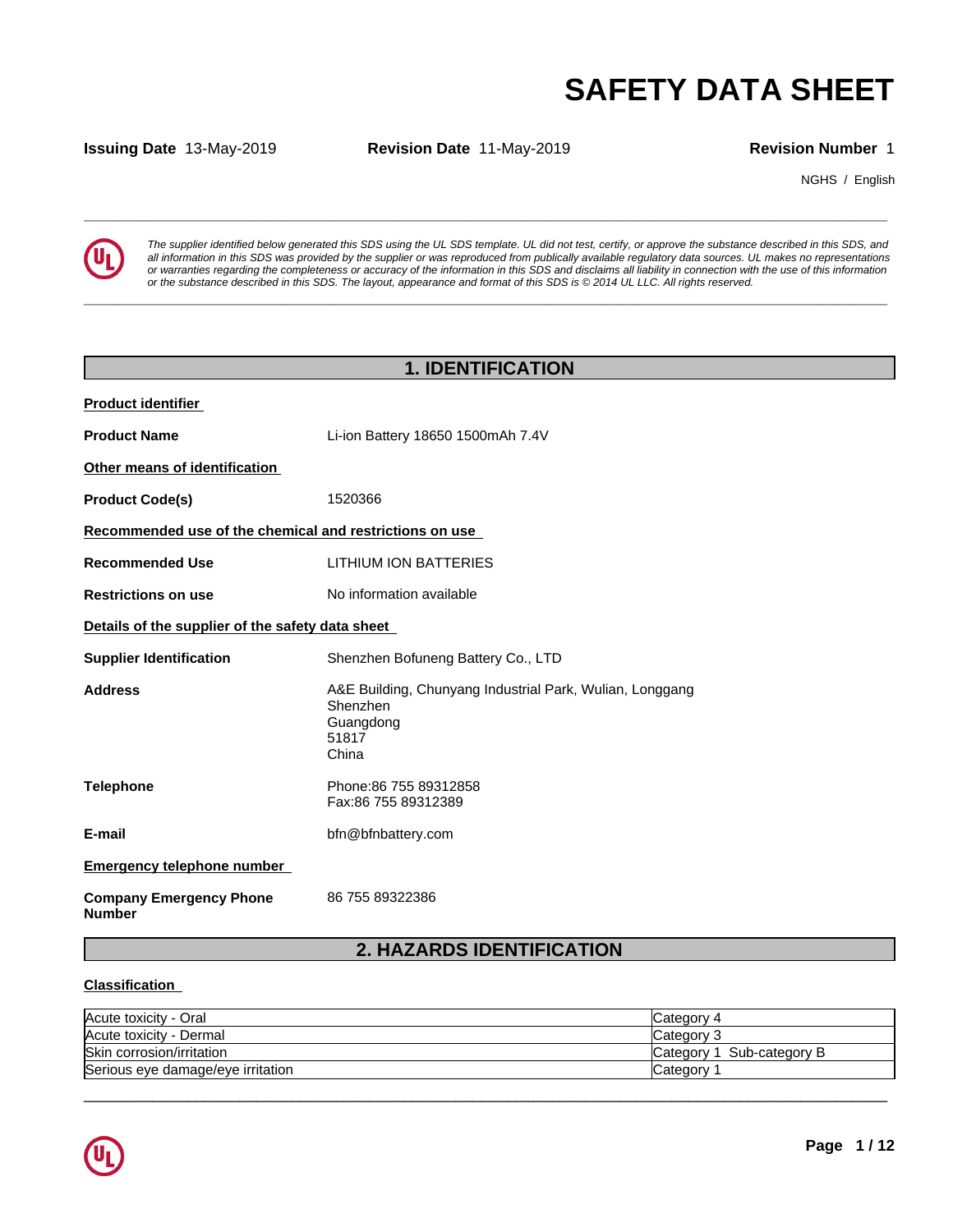| 14 nicit<br>'arٽ                                                                      | . .<br>----<br>л. |
|---------------------------------------------------------------------------------------|-------------------|
| $\cdots$<br>exposure<br>----<br>ుగి?ొ<br>τοχιςι<br>ΩГ<br>тагос<br>ш<br>$\sim$<br>-200 | . .<br>----       |

This is a battery. In case of rupture: the above hazards exist.

**Appearance** Blue **Physical state** Solid **Odor** No data available

### **GHS Label elements, including precautionary statements**

### **Danger**

### **Hazard statements**

Harmful if swallowed Toxic in contact with skin Causes severe skin burns and eye damage Suspected of causing cancer Causes damage to organs through prolonged or repeated exposure



### **Precautionary Statements - Prevention**

Obtain special instructions before use

Do not handle until all safety precautions have been read and understood

Wear protective gloves/protective clothing/eye protection/face protection

Wash face, hands and any exposed skin thoroughly after handling

Do not eat, drink or smoke when using this product

Do not breathe dust/fume/gas/mist/vapors/spray

### **Precautionary Statements - Response**

Specific treatment (see supplemental first aid instructions on this label)

Immediately call a POISON CENTER or doctor

### **Eyes**

IF IN EYES: Rinse cautiously with water for several minutes. Remove contact lenses, if present and easy to do. Continue rinsing Immediately call a POISON CENTER or doctor

 $\overline{\phantom{a}}$  ,  $\overline{\phantom{a}}$  ,  $\overline{\phantom{a}}$  ,  $\overline{\phantom{a}}$  ,  $\overline{\phantom{a}}$  ,  $\overline{\phantom{a}}$  ,  $\overline{\phantom{a}}$  ,  $\overline{\phantom{a}}$  ,  $\overline{\phantom{a}}$  ,  $\overline{\phantom{a}}$  ,  $\overline{\phantom{a}}$  ,  $\overline{\phantom{a}}$  ,  $\overline{\phantom{a}}$  ,  $\overline{\phantom{a}}$  ,  $\overline{\phantom{a}}$  ,  $\overline{\phantom{a}}$ 

### **Skin**

Call a POISON CENTER or doctor if you feel unwell

IF ON SKIN (or hair): Take off immediately all contaminated clothing. Rinse skin with water/ shower

Wash contaminated clothing before reuse

### **Inhalation**

IF INHALED: Remove person to fresh air and keep comfortable for breathing

Immediately call a POISON CENTER or doctor

### **Ingestion**

IF SWALLOWED: Call a POISON CENTER or doctor if you feel unwell Rinse mouth Do NOT induce vomiting

### **Precautionary Statements - Storage**

Store locked up

### **Precautionary Statements - Disposal**

Dispose of contents/container to an approved waste disposal plant

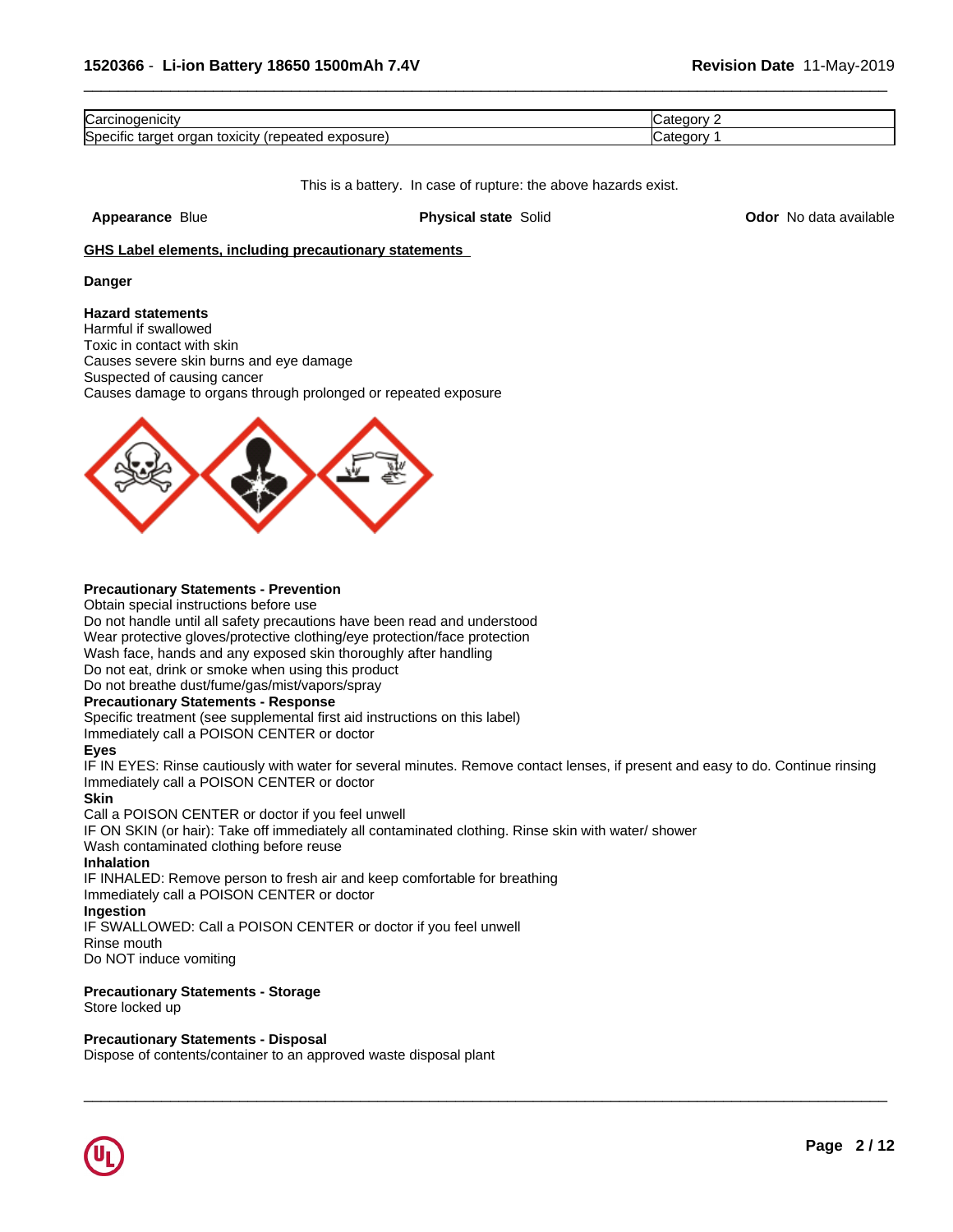### **Other information**

Very toxic to aquatic life with long lasting effects.

**Unknown acute toxicity** 96.23 % of the mixture consists of ingredient(s) of unknown toxicity 78.16 % of the mixture consists of ingredient(s) of unknown acute oral toxicity

80.88 % of the mixture consists of ingredient(s) of unknown acute dermal toxicity

96.23 % of the mixture consists of ingredient(s) of unknown acute inhalation toxicity (gas) 96.23 % of the mixture consists of ingredient(s) of unknown acute inhalation toxicity (vapor)

96.23 % of the mixture consists of ingredient(s) of unknown acute inhalation toxicity (dust/mist)

# **3. COMPOSITION/INFORMATION ON INGREDIENTS**

 $\overline{\phantom{a}}$  ,  $\overline{\phantom{a}}$  ,  $\overline{\phantom{a}}$  ,  $\overline{\phantom{a}}$  ,  $\overline{\phantom{a}}$  ,  $\overline{\phantom{a}}$  ,  $\overline{\phantom{a}}$  ,  $\overline{\phantom{a}}$  ,  $\overline{\phantom{a}}$  ,  $\overline{\phantom{a}}$  ,  $\overline{\phantom{a}}$  ,  $\overline{\phantom{a}}$  ,  $\overline{\phantom{a}}$  ,  $\overline{\phantom{a}}$  ,  $\overline{\phantom{a}}$  ,  $\overline{\phantom{a}}$ 

### **Substance**

Not applicable.

### **Mixture**

| Chemical name                          | CAS No.    | Weight-% | <b>Hazardous Material</b><br><b>Information Review Act</b><br>registry number (HMIRA)<br>registry $#$ ) | Date HMIRA filed and<br>date exemption granted<br>(if applicable) |
|----------------------------------------|------------|----------|---------------------------------------------------------------------------------------------------------|-------------------------------------------------------------------|
| Lithium Cobalt Oxide<br>(CoLiO2)       | 12190-79-3 | 39.6     |                                                                                                         |                                                                   |
| Graphite                               | 7782-42-5  | 23.2     |                                                                                                         |                                                                   |
| Phosphate(1-),<br>hexafluoro-, lithium | 21324-40-3 | 15.35    |                                                                                                         |                                                                   |
| Copper                                 | 7440-50-8  | 9.8      |                                                                                                         |                                                                   |
| Aluminum foil                          | 7429-90-5  | 5.56     |                                                                                                         |                                                                   |

# **4. FIRST AID MEASURES**

| <b>First aid measures</b>          |                                                                                                                                                                                                                                                                                                                                                                                                                                                                                               |
|------------------------------------|-----------------------------------------------------------------------------------------------------------------------------------------------------------------------------------------------------------------------------------------------------------------------------------------------------------------------------------------------------------------------------------------------------------------------------------------------------------------------------------------------|
| <b>General advice</b>              | First aid is upon rupture of sealed battery. In case of rupture: Show this safety data sheet to<br>the doctor in attendance. Immediate medical attention is required. IF exposed or<br>concerned: Get medical advice/attention.                                                                                                                                                                                                                                                               |
| Inhalation                         | Remove to fresh air. If breathing has stopped, give artificial respiration. Get medical<br>attention immediately. Do not use mouth-to-mouth method if victim ingested or inhaled the<br>substance; give artificial respiration with the aid of a pocket mask equipped with a one-way<br>valve or other proper respiratory medical device. If breathing is difficult, (trained personnel<br>should) give oxygen. Delayed pulmonary edema may occur. Get immediate medical<br>advice/attention. |
| Eye contact                        | Get immediate medical advice/attention. Rinse immediately with plenty of water, also under<br>the eyelids, for at least 15 minutes. Keep eye wide open while rinsing. Do not rub affected<br>area. Remove contact lenses, if present and easy to do. Continue rinsing.                                                                                                                                                                                                                        |
| <b>Skin contact</b>                | Get immediate medical advice/attention. Wash off immediately with soap and plenty of<br>water while removing all contaminated clothes and shoes.                                                                                                                                                                                                                                                                                                                                              |
| Ingestion                          | Do NOT induce vomiting. Clean mouth with water and drink afterwards plenty of water.<br>Never give anything by mouth to an unconscious person. Get immediate medical<br>advice/attention.                                                                                                                                                                                                                                                                                                     |
| Self-protection of the first aider | Ensure that medical personnel are aware of the material(s) involved, take precautions to<br>protect themselves and prevent spread of contamination. Wear personal protective clothing                                                                                                                                                                                                                                                                                                         |

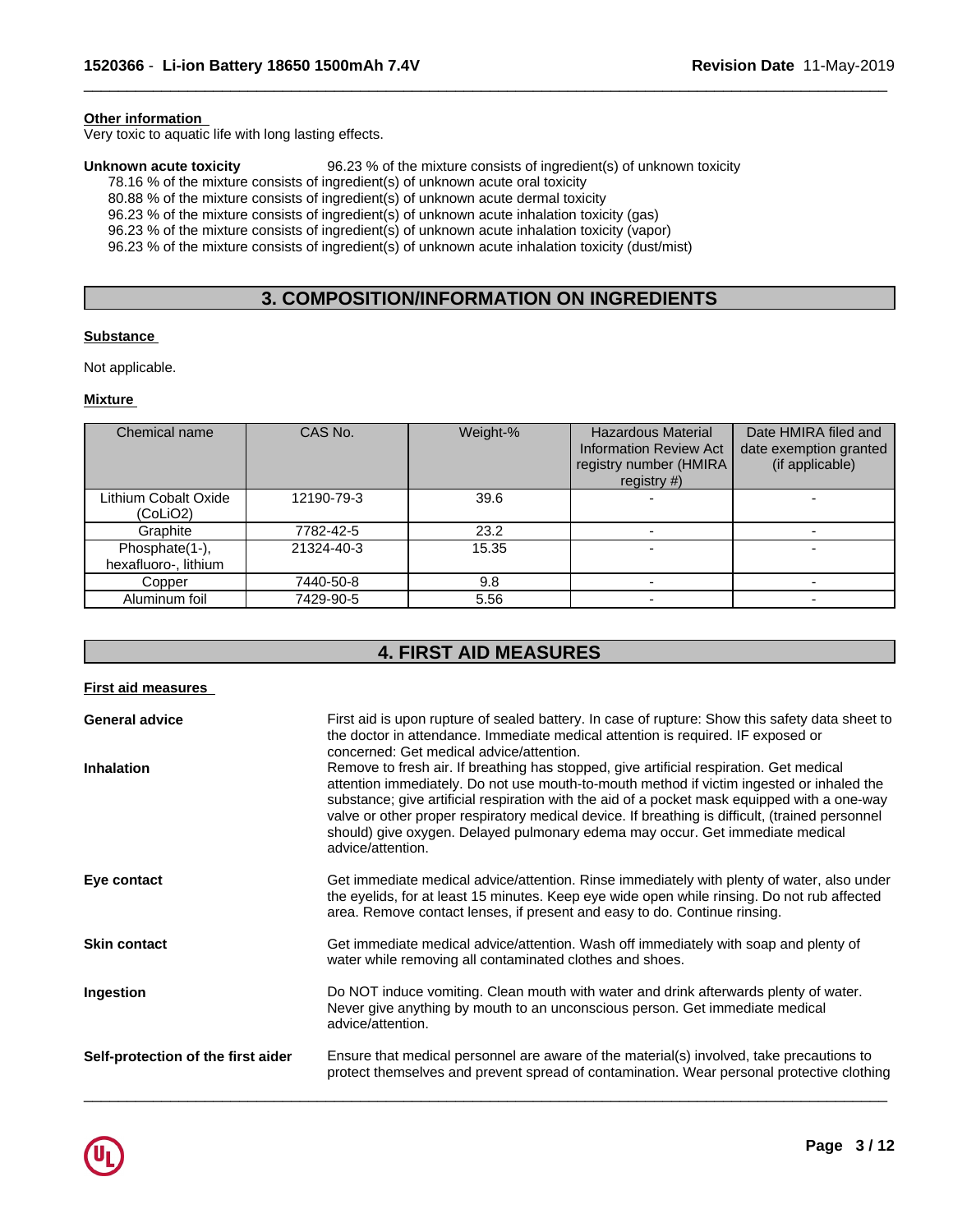(see section 8). Avoid direct contact with skin. Use barrier to give mouth-to-mouth resuscitation. Avoid contact with skin, eyes or clothing.

 $\overline{\phantom{a}}$  ,  $\overline{\phantom{a}}$  ,  $\overline{\phantom{a}}$  ,  $\overline{\phantom{a}}$  ,  $\overline{\phantom{a}}$  ,  $\overline{\phantom{a}}$  ,  $\overline{\phantom{a}}$  ,  $\overline{\phantom{a}}$  ,  $\overline{\phantom{a}}$  ,  $\overline{\phantom{a}}$  ,  $\overline{\phantom{a}}$  ,  $\overline{\phantom{a}}$  ,  $\overline{\phantom{a}}$  ,  $\overline{\phantom{a}}$  ,  $\overline{\phantom{a}}$  ,  $\overline{\phantom{a}}$ 

### **Most important symptoms and effects, both acute and delayed**

**Symptoms** Burning sensation.

### **Indication of any immediate medical attention and special treatment needed**

**Note to physicians** Product is a corrosive material. Use of gastric lavage or emesis is contraindicated. Possible perforation of stomach or esophagus should be investigated. Do not give chemical antidotes. Asphyxia from glottal edema may occur. Marked decrease in blood pressure may occur with moist rales, frothy sputum, and high pulse pressure.

# **5. FIRE-FIGHTING MEASURES**

| Use extinguishing measures that are appropriate to local circumstances and the<br><b>Suitable Extinguishing Media</b><br>surrounding environment. |                                                                                                                                           |  |  |  |  |
|---------------------------------------------------------------------------------------------------------------------------------------------------|-------------------------------------------------------------------------------------------------------------------------------------------|--|--|--|--|
| <b>Large Fire</b>                                                                                                                                 | CAUTION: Use of water spray when fighting fire may be inefficient.                                                                        |  |  |  |  |
| Unsuitable extinguishing media                                                                                                                    | Do not scatter spilled material with high pressure water streams.                                                                         |  |  |  |  |
| Specific hazards arising from the<br>chemical                                                                                                     | The product causes burns of eyes, skin and mucous membranes. Thermal decomposition<br>can lead to release of irritating gases and vapors. |  |  |  |  |
| <b>Hazardous Combustion Products</b>                                                                                                              | Carbon oxides.                                                                                                                            |  |  |  |  |
| <b>Explosion Data</b><br><b>Sensitivity to Mechanical Impact None.</b><br><b>Sensitivity to Static Discharge</b>                                  | None.                                                                                                                                     |  |  |  |  |
| Special protective equipment for<br>fire-fighters                                                                                                 | Firefighters should wear self-contained breathing apparatus and full firefighting turnout<br>gear. Use personal protection equipment.     |  |  |  |  |

## **6. ACCIDENTAL RELEASE MEASURES**

### **Personal precautions, protective equipment and emergency procedures**

| <b>Personal precautions</b>                          | Avoid contact with skin, eyes or clothing. Ensure adequate ventilation. Use personal<br>protective equipment as required. Evacuate personnel to safe areas. Attention! Corrosive<br>material. Keep people away from and upwind of spill/leak. |  |  |  |  |  |
|------------------------------------------------------|-----------------------------------------------------------------------------------------------------------------------------------------------------------------------------------------------------------------------------------------------|--|--|--|--|--|
| <b>Other Information</b>                             | Refer to protective measures listed in Sections 7 and 8.                                                                                                                                                                                      |  |  |  |  |  |
| Methods and material for containment and cleaning up |                                                                                                                                                                                                                                               |  |  |  |  |  |
| <b>Methods for containment</b>                       | Prevent further leakage or spillage if safe to do so.                                                                                                                                                                                         |  |  |  |  |  |
| Methods for cleaning up                              | Pick up and transfer to properly labeled containers.                                                                                                                                                                                          |  |  |  |  |  |

# **7. HANDLING AND STORAGE**

 $\overline{\phantom{a}}$  ,  $\overline{\phantom{a}}$  ,  $\overline{\phantom{a}}$  ,  $\overline{\phantom{a}}$  ,  $\overline{\phantom{a}}$  ,  $\overline{\phantom{a}}$  ,  $\overline{\phantom{a}}$  ,  $\overline{\phantom{a}}$  ,  $\overline{\phantom{a}}$  ,  $\overline{\phantom{a}}$  ,  $\overline{\phantom{a}}$  ,  $\overline{\phantom{a}}$  ,  $\overline{\phantom{a}}$  ,  $\overline{\phantom{a}}$  ,  $\overline{\phantom{a}}$  ,  $\overline{\phantom{a}}$ 

### **Precautions for safe handling**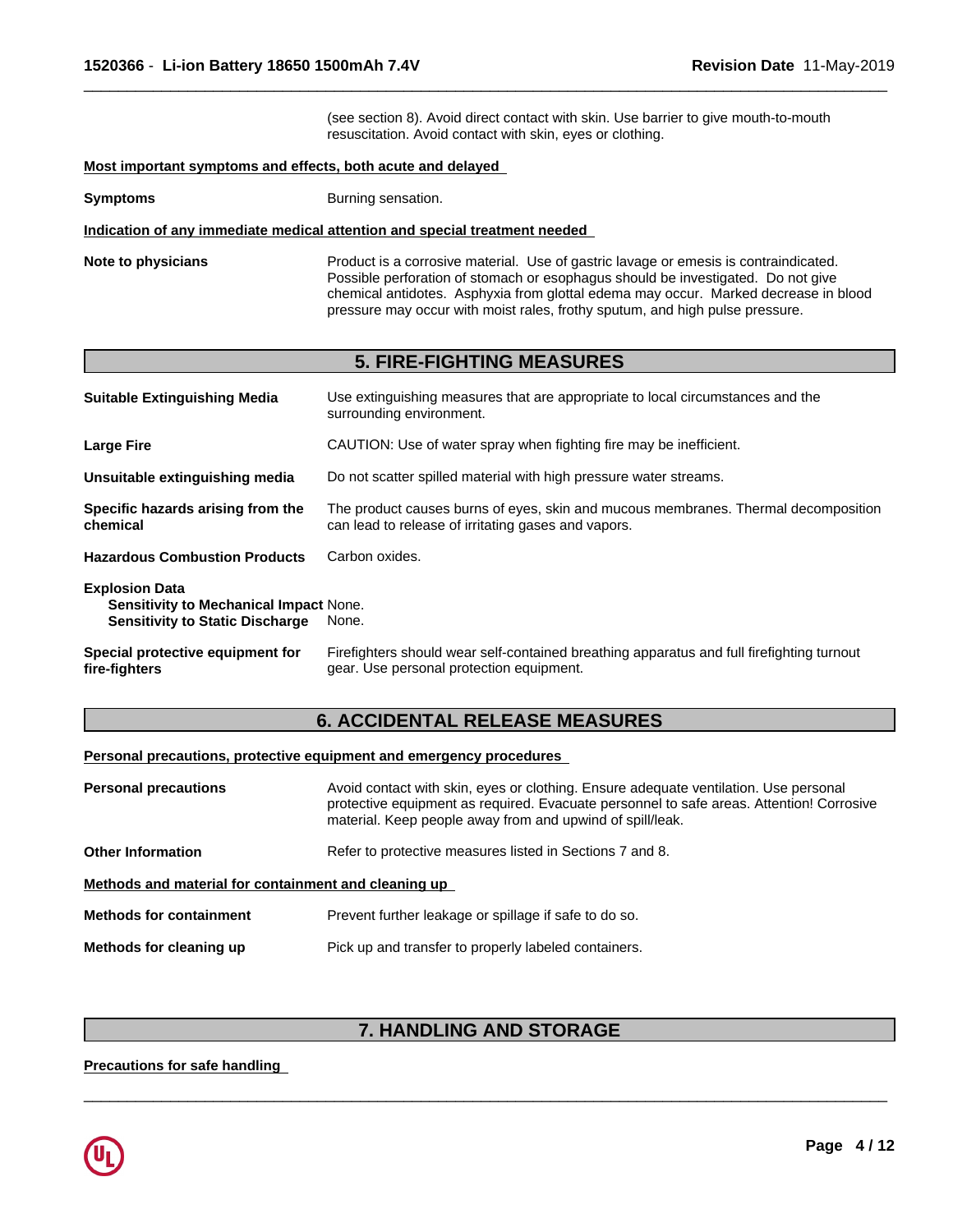# **Conditions for safe storage, including any incompatibilities**

**Storage Conditions** Keep containers tightly closed in a dry, cool and well-ventilated place. Keep out of the reach of children. Store locked up. Protect from moisture. Store away from other materials.

# **8. EXPOSURE CONTROLS/PERSONAL PROTECTION**

### **Control parameters**

### **Exposure Limits** .

| Chemical name                                                   |                                                                                               | <b>ACGIH TLV</b>                                          |  |                                                                                                                                                                                                                                                                                                                                                          | <b>OSHA PEL</b>                                                                                                                                                                                           |                                                                       | NIOSH IDLH                                                                                                           |
|-----------------------------------------------------------------|-----------------------------------------------------------------------------------------------|-----------------------------------------------------------|--|----------------------------------------------------------------------------------------------------------------------------------------------------------------------------------------------------------------------------------------------------------------------------------------------------------------------------------------------------------|-----------------------------------------------------------------------------------------------------------------------------------------------------------------------------------------------------------|-----------------------------------------------------------------------|----------------------------------------------------------------------------------------------------------------------|
| Lithium Cobalt Oxide (CoLiO2)<br>12190-79-3                     |                                                                                               | TWA: 0.02 mg/m <sup>3</sup>                               |  |                                                                                                                                                                                                                                                                                                                                                          |                                                                                                                                                                                                           |                                                                       |                                                                                                                      |
| Graphite<br>7782-42-5                                           | TWA: 2 mg/m <sup>3</sup> respirable<br>particulate matter all forms<br>except graphite fibers |                                                           |  | TWA: 15 mg/m <sup>3</sup> total dust<br>synthetic<br>TWA: 5 mg/m <sup>3</sup> respirable<br>dust<br>fraction synthetic<br>(vacated) TWA: 2.5 mg/m <sup>3</sup><br>respirable dust natural<br>(vacated) TWA: 10 mg/m <sup>3</sup> total<br>dust synthetic<br>(vacated) TWA: 5 mg/m <sup>3</sup><br>respirable fraction synthetic<br>TWA: 15 mppcf natural |                                                                                                                                                                                                           | IDLH: 1250 mg/m <sup>3</sup><br>TWA: 2.5 mg/m <sup>3</sup> respirable |                                                                                                                      |
| Phosphate(1-), hexafluoro-,<br>lithium<br>21324-40-3            | TWA: 2.5 mg/m <sup>3</sup> F                                                                  |                                                           |  | TWA: 2.5 mg/m <sup>3</sup> F<br>(vacated) TWA: 2.5 mg/m <sup>3</sup>                                                                                                                                                                                                                                                                                     |                                                                                                                                                                                                           |                                                                       | IDLH: 250 mg/m <sup>3</sup> F                                                                                        |
| Copper<br>7440-50-8                                             |                                                                                               | TWA: $0.2$ mg/m <sup>3</sup> fume                         |  | TWA: $0.1 \text{ mg/m}^3$ fume<br>TWA: 1 mg/m <sup>3</sup> dust and mist<br>(vacated) TWA: 0.1 mg/m <sup>3</sup> Cu<br>dust, fume, mist                                                                                                                                                                                                                  |                                                                                                                                                                                                           |                                                                       | IDLH: 100 mg/m <sup>3</sup> dust, fume<br>and mist<br>TWA: 1 $mg/m3$ dust and mist<br>TWA: $0.1 \text{ mg/m}^3$ fume |
| Aluminum foil<br>7429-90-5                                      |                                                                                               | TWA: 1 mg/m <sup>3</sup> respirable<br>particulate matter |  |                                                                                                                                                                                                                                                                                                                                                          | TWA: 15 mg/m <sup>3</sup> total dust<br>TWA: 5 mg/m <sup>3</sup> respirable<br>fraction<br>(vacated) TWA: 15 mg/m <sup>3</sup> total<br>dust<br>(vacated) TWA: 5 mg/m <sup>3</sup><br>respirable fraction |                                                                       | TWA: 10 $mg/m3$ total dust<br>TWA: 5 mg/m <sup>3</sup> respirable dust                                               |
| Chemical name<br>Lithium Cobalt Oxide<br>(CoLiO2)<br>12190-79-3 |                                                                                               | Alberta<br>TWA: 0.02 mg/m <sup>3</sup>                    |  | <b>British Columbia</b><br>TWA: 0.02 mg/m <sup>3</sup>                                                                                                                                                                                                                                                                                                   | <b>Ontario TWAEV</b><br>TWA: 0.02 mg/m <sup>3</sup>                                                                                                                                                       |                                                                       | Quebec<br>TWA: 0.02 mg/m <sup>3</sup>                                                                                |
| Graphite<br>7782-42-5                                           |                                                                                               | TWA: $2 \text{ mg/m}^3$                                   |  | TWA: $2 \text{ mg/m}^3$<br>TWA: $2 \text{ mg/m}^3$                                                                                                                                                                                                                                                                                                       |                                                                                                                                                                                                           |                                                                       | TWA: $2 \text{ mg/m}^3$                                                                                              |
| Phosphate(1-),<br>hexafluoro-, lithium<br>21324-40-3            |                                                                                               | TWA: 2.5 mg/m <sup>3</sup>                                |  | TWA: 2.5 mg/m <sup>3</sup><br>TWA: 2.5 mg/m <sup>3</sup>                                                                                                                                                                                                                                                                                                 |                                                                                                                                                                                                           |                                                                       | TWA: 2.5 mg/m <sup>3</sup>                                                                                           |
| Copper<br>7440-50-8                                             |                                                                                               | TWA: $0.2$ mg/m <sup>3</sup><br>TWA: 1 mg/m <sup>3</sup>  |  | TWA: $1 \text{ mg/m}^3$<br>TWA: $0.2$ mg/m <sup>3</sup>                                                                                                                                                                                                                                                                                                  | TWA: 0.2 mg/m <sup>3</sup><br>TWA: 1 $mg/m3$                                                                                                                                                              |                                                                       | TWA: $0.2$ mg/m <sup>3</sup><br>TWA: 1 mg/m <sup>3</sup>                                                             |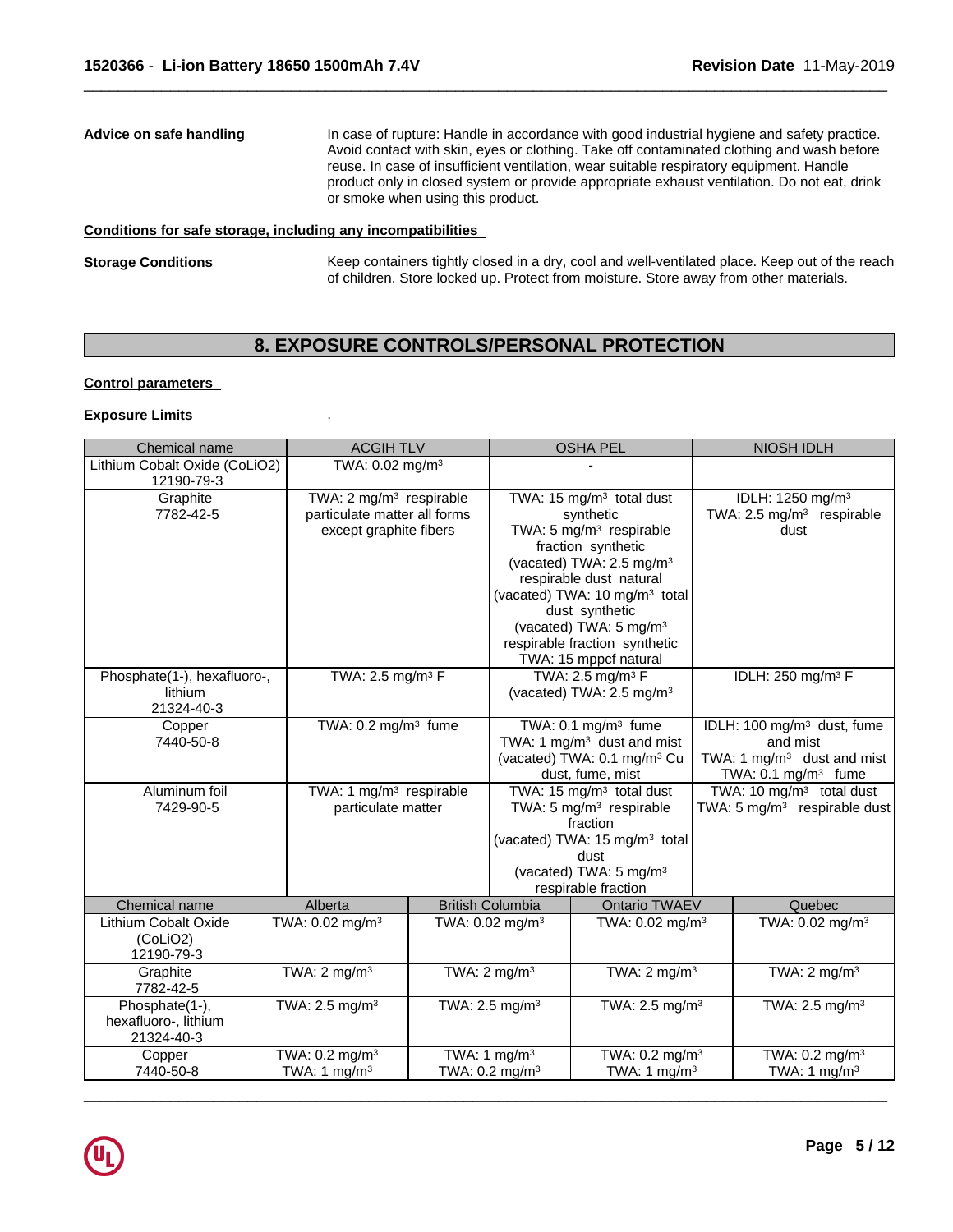| . .<br>TWA.<br>T <sub>1</sub><br>TWA.<br>TWA<br>TWA: 5<br>. .<br>.u ma/m3<br>ma/m∘<br>Aluminum foil<br>) ma/mi<br>1 U<br>V V<br>◡<br>٠.<br>۰.<br>. .<br>. .<br>7429-90-5<br>ma/m∘ |
|-----------------------------------------------------------------------------------------------------------------------------------------------------------------------------------|
|-----------------------------------------------------------------------------------------------------------------------------------------------------------------------------------|

**Other Exposure Guidelines** Vacated limits revoked by the Court of Appeals decision in AFL-CIO v.OSHA, 965 F.2d 962 (11th Cir., 1992).

 $\overline{\phantom{a}}$  ,  $\overline{\phantom{a}}$  ,  $\overline{\phantom{a}}$  ,  $\overline{\phantom{a}}$  ,  $\overline{\phantom{a}}$  ,  $\overline{\phantom{a}}$  ,  $\overline{\phantom{a}}$  ,  $\overline{\phantom{a}}$  ,  $\overline{\phantom{a}}$  ,  $\overline{\phantom{a}}$  ,  $\overline{\phantom{a}}$  ,  $\overline{\phantom{a}}$  ,  $\overline{\phantom{a}}$  ,  $\overline{\phantom{a}}$  ,  $\overline{\phantom{a}}$  ,  $\overline{\phantom{a}}$ 

### **Appropriate engineering controls**

| <b>Engineering controls</b>           | <b>Showers</b><br>Eyewash stations<br>Ventilation systems.                                                                                                                                                                                                                                                                                                                                                                                                                                                                                  |  |  |  |  |
|---------------------------------------|---------------------------------------------------------------------------------------------------------------------------------------------------------------------------------------------------------------------------------------------------------------------------------------------------------------------------------------------------------------------------------------------------------------------------------------------------------------------------------------------------------------------------------------------|--|--|--|--|
|                                       | Individual protection measures, such as personal protective equipment                                                                                                                                                                                                                                                                                                                                                                                                                                                                       |  |  |  |  |
| Eye/face protection                   | Face protection shield.                                                                                                                                                                                                                                                                                                                                                                                                                                                                                                                     |  |  |  |  |
| <b>Hand protection</b>                | Wear suitable gloves. Impervious gloves.                                                                                                                                                                                                                                                                                                                                                                                                                                                                                                    |  |  |  |  |
| Skin and body protection              | Wear suitable protective clothing. Long sleeved clothing. Chemical resistant apron.                                                                                                                                                                                                                                                                                                                                                                                                                                                         |  |  |  |  |
| <b>Respiratory protection</b>         | No protective equipment is needed under normal use conditions. If exposure limits are<br>exceeded or irritation is experienced, ventilation and evacuation may be required.                                                                                                                                                                                                                                                                                                                                                                 |  |  |  |  |
| <b>General hygiene considerations</b> | Handle in accordance with good industrial hygiene and safety practice. Avoid contact with<br>skin, eyes or clothing. Wear suitable gloves and eye/face protection. Do not eat, drink or<br>smoke when using this product. Remove and wash contaminated clothing and gloves,<br>including the inside, before re-use. Regular cleaning of equipment, work area and clothing<br>is recommended. Wash hands before breaks and immediately after handling the product.<br>Contaminated work clothing should not be allowed out of the workplace. |  |  |  |  |

# **9. PHYSICAL AND CHEMICAL PROPERTIES**

# **Physical and Chemical Properties**

| <b>Physical state</b> | Solid                    |
|-----------------------|--------------------------|
| Appearance            | Blue                     |
| Odor                  | No data available        |
| Color                 | No information available |
| <b>Odor Threshold</b> | No data available        |

| 11 Y P V I L Y                          | .uuvo              | וויטווומו כאו ואווויט |
|-----------------------------------------|--------------------|-----------------------|
| рH                                      | No data available  | None known            |
| <b>Melting / freezing point</b>         | No data available  | None known            |
| Boiling point / boiling range           | No data available  | None known            |
| <b>Flash Point</b>                      | No data available  | None known            |
| <b>Evaporation Rate</b>                 | No data available  | None known            |
| Flammability (solid, gas)               | No data available  | None known            |
| <b>Flammability Limit in Air</b>        |                    | None known            |
| <b>Upper flammability limit</b>         | No data available  |                       |
| Lower flammability limit                | No data available  |                       |
| Vapor pressure                          | No data available  | None known            |
| Vapor density                           | No data available  | None known            |
| <b>Relative density</b>                 | No data available  | None known            |
| <b>Water Solubility</b>                 | Insoluble in water |                       |
| Solubility(ies)                         | No data available  | None known            |
| Partition coefficient: n-octanol/water0 |                    |                       |
| <b>Autoignition temperature</b>         | No data available  | None known            |
| <b>Decomposition temperature</b>        | No data available  | None known            |
| <b>Kinematic viscosity</b>              | No data available  | None known            |
|                                         |                    |                       |

| a available       |  |
|-------------------|--|
| rmation available |  |
| a available       |  |
|                   |  |

| <b>Property</b>                         | Values             | <b>Remarks Method</b> |
|-----------------------------------------|--------------------|-----------------------|
| рH                                      | No data available  | None known            |
| Melting / freezing point                | No data available  | None known            |
| Boiling point / boiling range           | No data available  | None known            |
| Flash Point                             | No data available  | None known            |
| <b>Evaporation Rate</b>                 | No data available  | None known            |
| Flammability (solid, gas)               | No data available  | None known            |
| <b>Flammability Limit in Air</b>        |                    | None known            |
| Upper flammability limit                | No data available  |                       |
| Lower flammability limit                | No data available  |                       |
| Vapor pressure                          | No data available  | None known            |
| Vapor density                           | No data available  | None known            |
| <b>Relative density</b>                 | No data available  | None known            |
| Water Solubility                        | Insoluble in water |                       |
| Solubility(ies)                         | No data available  | None known            |
| Partition coefficient: n-octanol/water0 |                    |                       |
| <b>Autoignition temperature</b>         | No data available  | None known            |
| <b>Decomposition temperature</b>        | No data available  | None known            |
| Kinematic viscosity                     | No data available  | None known            |
|                                         |                    |                       |

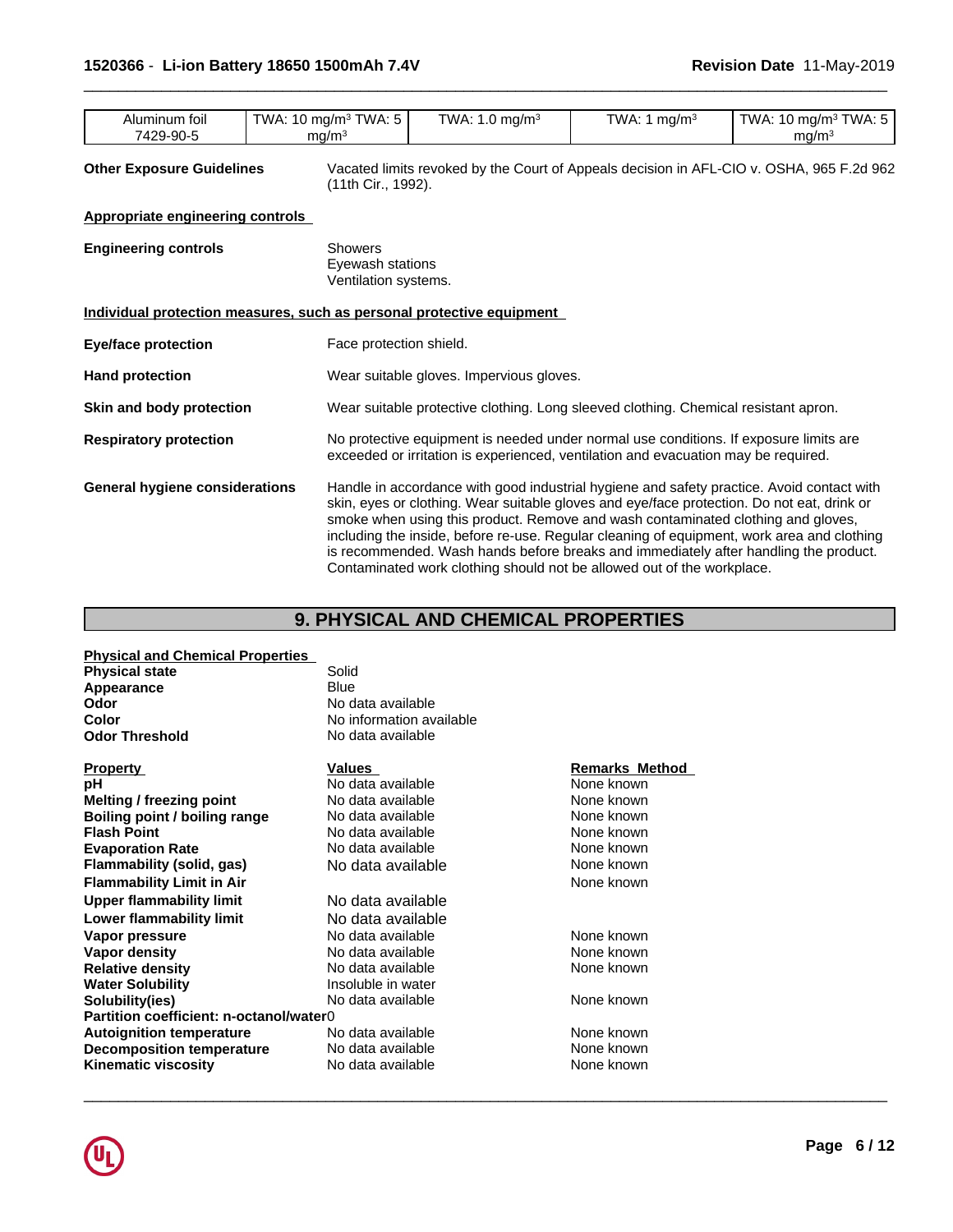| <b>Dynamic viscosity</b> |  |
|--------------------------|--|
|--------------------------|--|

| <b>Other Information</b>          |                          |  |
|-----------------------------------|--------------------------|--|
| <b>Explosive properties</b>       | No information available |  |
| <b>Oxidizing properties</b>       | No information available |  |
| <b>Softening Point</b>            | No information available |  |
| Molecular Weight                  | No information available |  |
| <b>VOC Content (%)</b>            | No information available |  |
| <b>Liquid Density</b>             | No information available |  |
| <b>Bulk Density</b>               | No information available |  |
| <b>Particle Size</b>              | No information available |  |
| <b>Particle Size Distribution</b> | No information available |  |
|                                   |                          |  |

# **10. STABILITY AND REACTIVITY**

 $\overline{\phantom{a}}$  ,  $\overline{\phantom{a}}$  ,  $\overline{\phantom{a}}$  ,  $\overline{\phantom{a}}$  ,  $\overline{\phantom{a}}$  ,  $\overline{\phantom{a}}$  ,  $\overline{\phantom{a}}$  ,  $\overline{\phantom{a}}$  ,  $\overline{\phantom{a}}$  ,  $\overline{\phantom{a}}$  ,  $\overline{\phantom{a}}$  ,  $\overline{\phantom{a}}$  ,  $\overline{\phantom{a}}$  ,  $\overline{\phantom{a}}$  ,  $\overline{\phantom{a}}$  ,  $\overline{\phantom{a}}$ 

| <b>Reactivity</b>                                                       | No information available.                           |
|-------------------------------------------------------------------------|-----------------------------------------------------|
| <b>Chemical stability</b>                                               | Stable under normal conditions.                     |
| <b>Possibility of Hazardous Reactions</b> None under normal processing. |                                                     |
| <b>Hazardous Polymerization</b>                                         | Hazardous polymerization does not occur.            |
| <b>Conditions to avoid</b>                                              | Exposure to air or moisture over prolonged periods. |
| Incompatible materials                                                  | Acids. Bases. Oxidizing agent.                      |

**Hazardous Decomposition Products** Carbon oxides.

# **11. TOXICOLOGICAL INFORMATION**

### **Information on likely routes of exposure**

| Product does not present an acute toxicity hazard based on known or supplied information<br>In case of rupture:                                                                                                                                                                                                                                                                                                                                                                                                                          |
|------------------------------------------------------------------------------------------------------------------------------------------------------------------------------------------------------------------------------------------------------------------------------------------------------------------------------------------------------------------------------------------------------------------------------------------------------------------------------------------------------------------------------------------|
| Specific test data for the substance or mixture is not available. Corrosive by inhalation.<br>(based on components). Inhalation of corrosive fumes/gases may cause coughing, choking,<br>headache, dizziness, and weakness for several hours. Pulmonary edema may occur with<br>tightness in the chest, shortness of breath, bluish skin, decreased blood pressure, and<br>increased heart rate. Inhaled corrosive substances can lead to a toxic edema of the lungs.<br>Pulmonary edema can be fatal.                                   |
| Specific test data for the substance or mixture is not available. Causes burns. (based on<br>components). Corrosive to the eyes and may cause severe damage including blindness.<br>Causes serious eye damage. May cause irreversible damage to eyes.                                                                                                                                                                                                                                                                                    |
| Specific test data for the substance or mixture is not available. Corrosive. (based on<br>components). Causes burns. Toxic in contact with skin.                                                                                                                                                                                                                                                                                                                                                                                         |
| Specific test data for the substance or mixture is not available. Causes burns. (based on<br>components). Ingestion causes burns of the upper digestive and respiratory tracts. May<br>cause severe burning pain in the mouth and stomach with vomiting and diarrhea of dark<br>blood. Blood pressure may decrease. Brownish or yellowish stains may be seen around the<br>mouth. Swelling of the throat may cause shortness of breath and choking. May cause lung<br>damage if swallowed. May be fatal if swallowed and enters airways. |
|                                                                                                                                                                                                                                                                                                                                                                                                                                                                                                                                          |

 $\overline{\phantom{a}}$  ,  $\overline{\phantom{a}}$  ,  $\overline{\phantom{a}}$  ,  $\overline{\phantom{a}}$  ,  $\overline{\phantom{a}}$  ,  $\overline{\phantom{a}}$  ,  $\overline{\phantom{a}}$  ,  $\overline{\phantom{a}}$  ,  $\overline{\phantom{a}}$  ,  $\overline{\phantom{a}}$  ,  $\overline{\phantom{a}}$  ,  $\overline{\phantom{a}}$  ,  $\overline{\phantom{a}}$  ,  $\overline{\phantom{a}}$  ,  $\overline{\phantom{a}}$  ,  $\overline{\phantom{a}}$ 

## **Information on toxicological effects**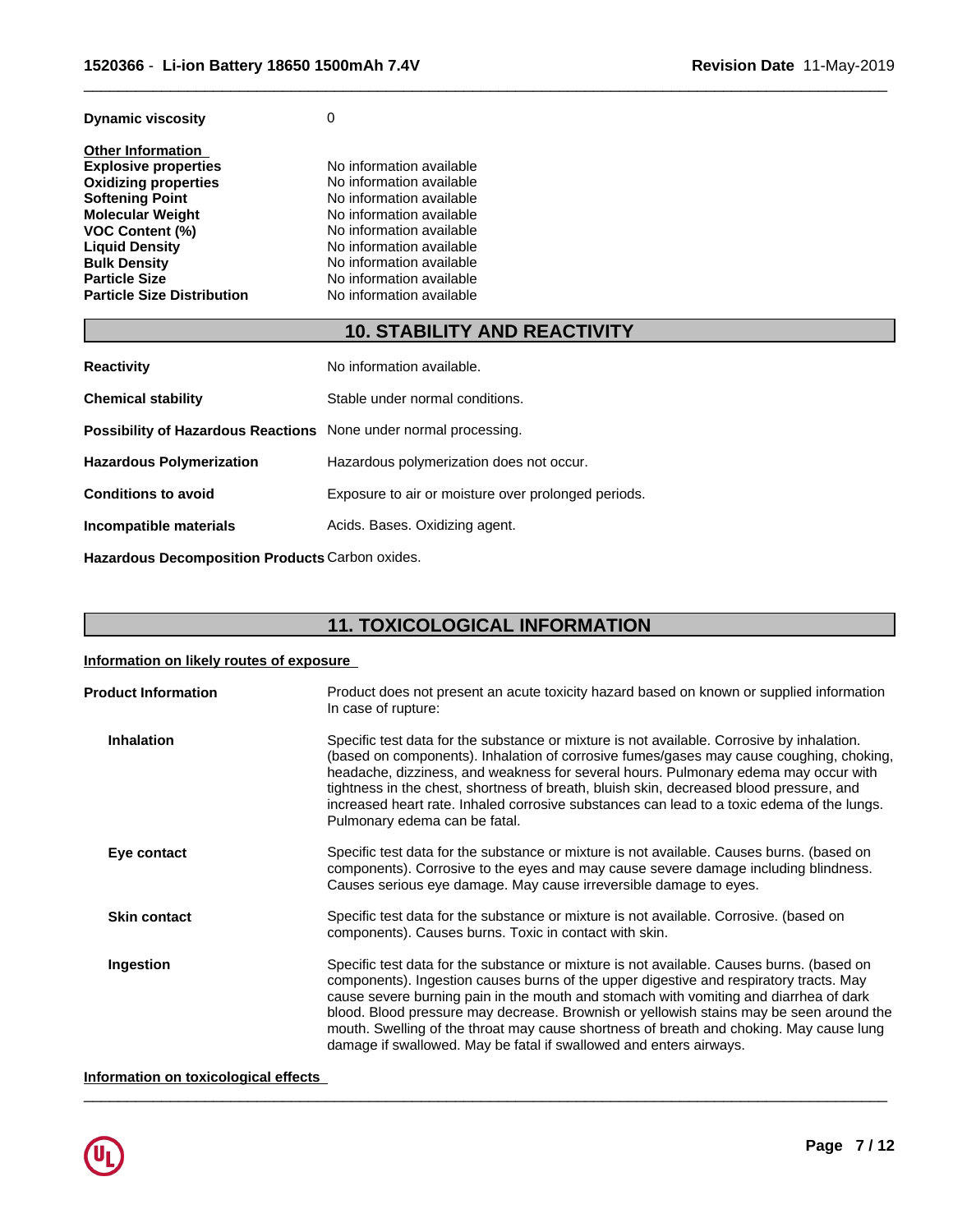**Symptoms** Redness. Burning. May cause blindness. Coughing and/ or wheezing.

 $\overline{\phantom{a}}$  ,  $\overline{\phantom{a}}$  ,  $\overline{\phantom{a}}$  ,  $\overline{\phantom{a}}$  ,  $\overline{\phantom{a}}$  ,  $\overline{\phantom{a}}$  ,  $\overline{\phantom{a}}$  ,  $\overline{\phantom{a}}$  ,  $\overline{\phantom{a}}$  ,  $\overline{\phantom{a}}$  ,  $\overline{\phantom{a}}$  ,  $\overline{\phantom{a}}$  ,  $\overline{\phantom{a}}$  ,  $\overline{\phantom{a}}$  ,  $\overline{\phantom{a}}$  ,  $\overline{\phantom{a}}$ 

# **Numerical measures of toxicity**

**Acute Toxicity**

## **The following values are calculated based on chapter 3.1 of the GHS document** .

| ATEmix (oral)   | 705.20 mg/kg |
|-----------------|--------------|
| ATEmix (dermal) | 373.70 mg/kg |

### **Unknown acute toxicity** 96.23 % of the mixture consists of ingredient(s) of unknown toxicity

78.16 % of the mixture consists of ingredient(s) of unknown acute oral toxicity

80.88 % of the mixture consists of ingredient(s) of unknown acute dermal toxicity

96.23 % of the mixture consists of ingredient(s) of unknown acute inhalation toxicity (gas)

96.23 % of the mixture consists of ingredient(s) of unknown acute inhalation toxicity (vapor)

96.23 % of the mixture consists of ingredient(s) of unknown acute inhalation toxicity (dust/mist)

### **Delayed and immediate effects as well as chronic effects from short and long-term exposure**

| <b>Skin corrosion/irritation</b>  | Classification based on data available for ingredients. Causes burns.                                                             |
|-----------------------------------|-----------------------------------------------------------------------------------------------------------------------------------|
| Serious eye damage/eye irritation | Classification based on data available for ingredients. Risk of serious damage to eyes.<br>Causes burns.                          |
| Respiratory or skin sensitization | No information available.                                                                                                         |
| <b>Germ cell mutagenicity</b>     | No information available.                                                                                                         |
| Carcinogenicity                   | Contains a known or suspected carcinogen. Classification based on data available for<br>ingredients. Suspected of causing cancer. |

The table below indicates whether each agency has listed any ingredient as a carcinogen.

| Chemical name                                  | <b>ACGIH</b> | <b>IARC</b> | NTP                    | OSHA |
|------------------------------------------------|--------------|-------------|------------------------|------|
| Lithium Cobalt Oxide<br>(CoLiO2)<br>12190-79-3 | ৲৴           | Group 2B    | Reasonably Anticipated |      |

**Legend**

| A3 - Animal Carcinogen<br>IARC (International Agency for Research on Cancer)<br>Group 2B - Possibly Carcinogenic to Humans<br><b>NTP (National Toxicology Program)</b><br>X - Present | <b>ACGIH (American Conference of Governmental Industrial Hygienists)</b><br>Reasonably Anticipated - Reasonably Anticipated to be a Human Carcinogen<br>OSHA (Occupational Safety and Health Administration of the US Department of Labor) |  |
|---------------------------------------------------------------------------------------------------------------------------------------------------------------------------------------|--------------------------------------------------------------------------------------------------------------------------------------------------------------------------------------------------------------------------------------------|--|
| <b>Reproductive toxicity</b>                                                                                                                                                          | No information available.                                                                                                                                                                                                                  |  |
| <b>STOT - single exposure</b>                                                                                                                                                         | No information available.                                                                                                                                                                                                                  |  |
| STOT - repeated exposure                                                                                                                                                              | Causes damage to organs through prolonged or repeated exposure.                                                                                                                                                                            |  |
| Aspiration hazard                                                                                                                                                                     | No information available.                                                                                                                                                                                                                  |  |

# **12. ECOLOGICAL INFORMATION**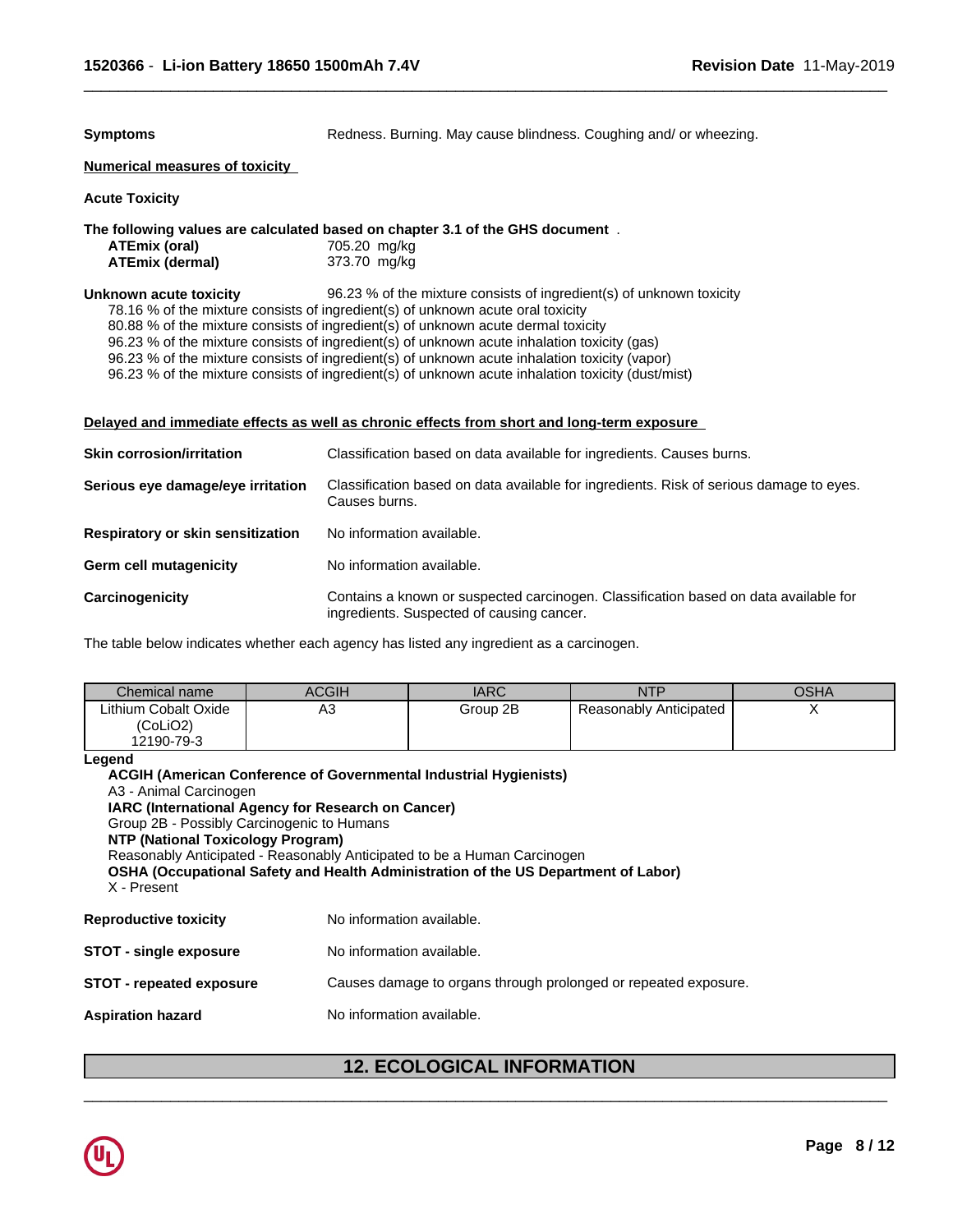**Ecotoxicity Very toxic to aquatic life with long lasting effects.** 

 $\overline{\phantom{a}}$  ,  $\overline{\phantom{a}}$  ,  $\overline{\phantom{a}}$  ,  $\overline{\phantom{a}}$  ,  $\overline{\phantom{a}}$  ,  $\overline{\phantom{a}}$  ,  $\overline{\phantom{a}}$  ,  $\overline{\phantom{a}}$  ,  $\overline{\phantom{a}}$  ,  $\overline{\phantom{a}}$  ,  $\overline{\phantom{a}}$  ,  $\overline{\phantom{a}}$  ,  $\overline{\phantom{a}}$  ,  $\overline{\phantom{a}}$  ,  $\overline{\phantom{a}}$  ,  $\overline{\phantom{a}}$ 

| Chemical name | Toxicity to Algae                                                                                                                                   | Toxicity to Fish                                                                                                                                                                                                                                                                                                                                                                                                                        | Toxicity to<br>Microorganisms | Daphnia Magna (Water<br>Flea) |
|---------------|-----------------------------------------------------------------------------------------------------------------------------------------------------|-----------------------------------------------------------------------------------------------------------------------------------------------------------------------------------------------------------------------------------------------------------------------------------------------------------------------------------------------------------------------------------------------------------------------------------------|-------------------------------|-------------------------------|
| Copper        | 96h EC50: 0.031 - 0.054<br>mg/L<br>(Pseudokirchneriella<br>subcapitata) 72h EC50:<br>$0.0426 - 0.0535$ mg/L<br>(Pseudokirchneriella<br>subcapitata) | 96h LC50: 0.0068 -<br>0.0156 mg/L (Pimephales<br>promelas) 96h LC50: $<$<br>0.3 mg/L (Pimephales<br>promelas) $96h$ LC50: =<br>0.2 mg/L (Pimephales<br>promelas) $96h$ LC50: =<br>0.3 mg/L (Cyprinus<br>carpio) 96h $LC50$ : =<br>$0.052$ mg/L<br>(Oncorhynchus mykiss)<br>96h LC50: = $1.25 \text{ mg/L}$<br>(Lepomis macrochirus)<br>96h LC50: = $0.112$ mg/L<br>(Poecilia reticulata) 96h<br>$LC50: = 0.8$ mg/L<br>(Cyprinus carpio) |                               | 48h EC50: = $0.03$ mg/L       |

| <b>Persistence and Degradability</b> | No information available.          |
|--------------------------------------|------------------------------------|
| <b>Bioaccumulation</b>               | There is no data for this product. |
| <b>Mobility</b>                      | No information available.          |
| Other adverse effects                | No information available.          |
|                                      | <b>13. DISPOSAL CONSIDERATIONS</b> |

### **Waste treatment methods**

| Waste from residues/unused | Dispose of in accordance with local regulations. Dispose of waste in accordance with |
|----------------------------|--------------------------------------------------------------------------------------|
| products                   | environmental legislation.                                                           |
| Contaminated packaging     | Do not reuse empty containers.                                                       |

**California Waste Codes** 141

This product contains one or more substances that are listed with the State of California as a hazardous waste.

| Chemical name                 | California Hazardous Waste |
|-------------------------------|----------------------------|
| Lithium Cobalt Oxide (CoLiO2) | Toxic                      |
| 12190-79-3                    |                            |
| Copper                        | Toxic                      |
| 7440-50-8                     |                            |
| Aluminum foil                 | Ignitable powder           |
| 7429-90-5                     |                            |

# **14. TRANSPORT INFORMATION**

Note: The transportation of primary lithium cells and batteries is regulated by the International

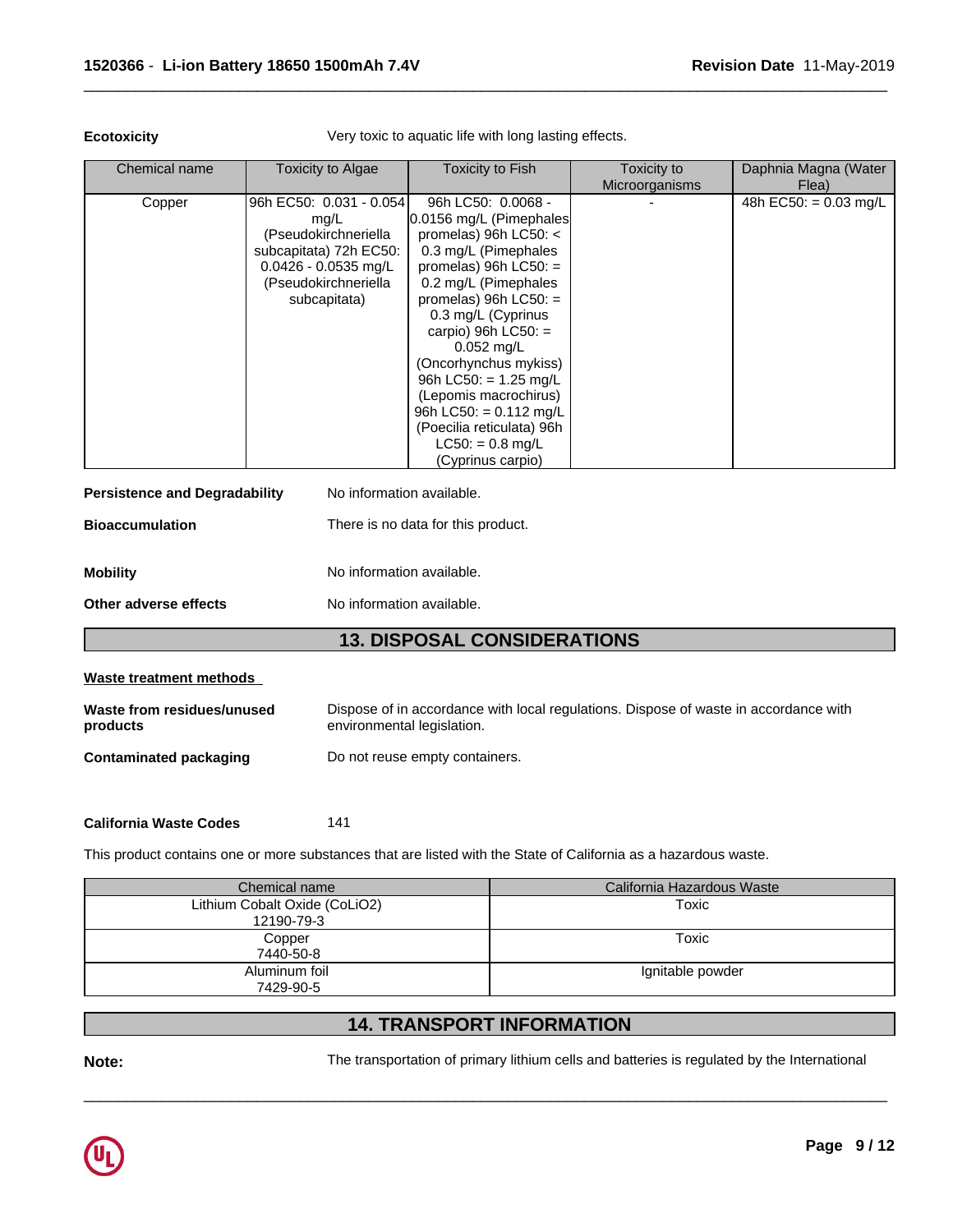|                                                                                                                      | Civil Aviation Organization, International Air Transport Association, International Maritime<br>Dangerous Goods Code and the US Department of Transportation. The batteries must<br>meet the following criteria for shipment: 1. Air shipments must meet the requirements<br>listed in Special Provision A45 of the International Air Transport Association Dangerous<br>Goods Regulations. 2. Meet the requirements for the US Department of Transportation<br>listed in 49 CFR 173.185. 3. The transport of primary lithium batteries is prohibited aboard<br>passenger aircraft. Refer to the Federal Register December 15, 2004 (Hazardous<br>Materials; Prohibited on the Transportation of Primary Lithium Batteries and Cells Aboard<br>Passenger Aircraft; Final Rule)<br>Lithium batteries shipped as "Lithium batteries", "Lithium batteries packed with equipment",<br>or "Lithium batteries contained in equipment" may not be classified as "Dangerous Goods"<br>when shipped in accordance with "special provision A45 of IATA-DGR" or "special provision<br>188 of IMO-IMDG Code" |
|----------------------------------------------------------------------------------------------------------------------|--------------------------------------------------------------------------------------------------------------------------------------------------------------------------------------------------------------------------------------------------------------------------------------------------------------------------------------------------------------------------------------------------------------------------------------------------------------------------------------------------------------------------------------------------------------------------------------------------------------------------------------------------------------------------------------------------------------------------------------------------------------------------------------------------------------------------------------------------------------------------------------------------------------------------------------------------------------------------------------------------------------------------------------------------------------------------------------------------|
| <b>DOT</b><br><b>Proper Shipping Name</b><br><b>Hazard Class</b><br><b>Emergency Response Guide</b><br><b>Number</b> | <b>NOT REGULATED</b><br>NON-REGULATED<br>N/A<br>147                                                                                                                                                                                                                                                                                                                                                                                                                                                                                                                                                                                                                                                                                                                                                                                                                                                                                                                                                                                                                                              |
| <u>TDG</u>                                                                                                           | Not regulated                                                                                                                                                                                                                                                                                                                                                                                                                                                                                                                                                                                                                                                                                                                                                                                                                                                                                                                                                                                                                                                                                    |
| <b>MEX</b>                                                                                                           | Not regulated                                                                                                                                                                                                                                                                                                                                                                                                                                                                                                                                                                                                                                                                                                                                                                                                                                                                                                                                                                                                                                                                                    |
| <b>ICAO</b>                                                                                                          | Not regulated                                                                                                                                                                                                                                                                                                                                                                                                                                                                                                                                                                                                                                                                                                                                                                                                                                                                                                                                                                                                                                                                                    |
| <b>IATA</b><br><b>Proper Shipping Name</b><br><b>Hazard Class</b>                                                    | Not regulated<br><b>NON REGULATED</b><br>N/A                                                                                                                                                                                                                                                                                                                                                                                                                                                                                                                                                                                                                                                                                                                                                                                                                                                                                                                                                                                                                                                     |
| <b>IMDG/IMO</b><br><b>Hazard Class</b><br>EmS-No.                                                                    | Not regulated<br>N/A<br>$F-A, S-I$                                                                                                                                                                                                                                                                                                                                                                                                                                                                                                                                                                                                                                                                                                                                                                                                                                                                                                                                                                                                                                                               |
| RID                                                                                                                  | Not regulated                                                                                                                                                                                                                                                                                                                                                                                                                                                                                                                                                                                                                                                                                                                                                                                                                                                                                                                                                                                                                                                                                    |
| ADR                                                                                                                  | Not regulated                                                                                                                                                                                                                                                                                                                                                                                                                                                                                                                                                                                                                                                                                                                                                                                                                                                                                                                                                                                                                                                                                    |
| <u>ADN</u>                                                                                                           | Not regulated                                                                                                                                                                                                                                                                                                                                                                                                                                                                                                                                                                                                                                                                                                                                                                                                                                                                                                                                                                                                                                                                                    |

# **15. REGULATORY INFORMATION**

 $\overline{\phantom{a}}$  ,  $\overline{\phantom{a}}$  ,  $\overline{\phantom{a}}$  ,  $\overline{\phantom{a}}$  ,  $\overline{\phantom{a}}$  ,  $\overline{\phantom{a}}$  ,  $\overline{\phantom{a}}$  ,  $\overline{\phantom{a}}$  ,  $\overline{\phantom{a}}$  ,  $\overline{\phantom{a}}$  ,  $\overline{\phantom{a}}$  ,  $\overline{\phantom{a}}$  ,  $\overline{\phantom{a}}$  ,  $\overline{\phantom{a}}$  ,  $\overline{\phantom{a}}$  ,  $\overline{\phantom{a}}$ 

### **Safety, health and environmental regulations/legislation specific for the substance or mixture**

**International Regulations**

**Ozone-depleting substances (ODS)** Notapplicable

**Persistent Organic Pollutants** Not applicable

**Export Notification requirements** Not applicable

### **International Inventories**

| <b>TSCA</b>     | Contact supplier for inventory compliance status. |
|-----------------|---------------------------------------------------|
| <b>DSL/NDSL</b> | Contact supplier for inventory compliance status. |
| EINECS/ELINCS   | Contact supplier for inventory compliance status. |
| <b>ENCS</b>     | Contact supplier for inventory compliance status. |
| <b>KECL</b>     | Contact supplier for inventory compliance status. |
| <b>PICCS</b>    | Contact supplier for inventory compliance status. |
| <b>AICS</b>     | Contact supplier for inventory compliance status. |

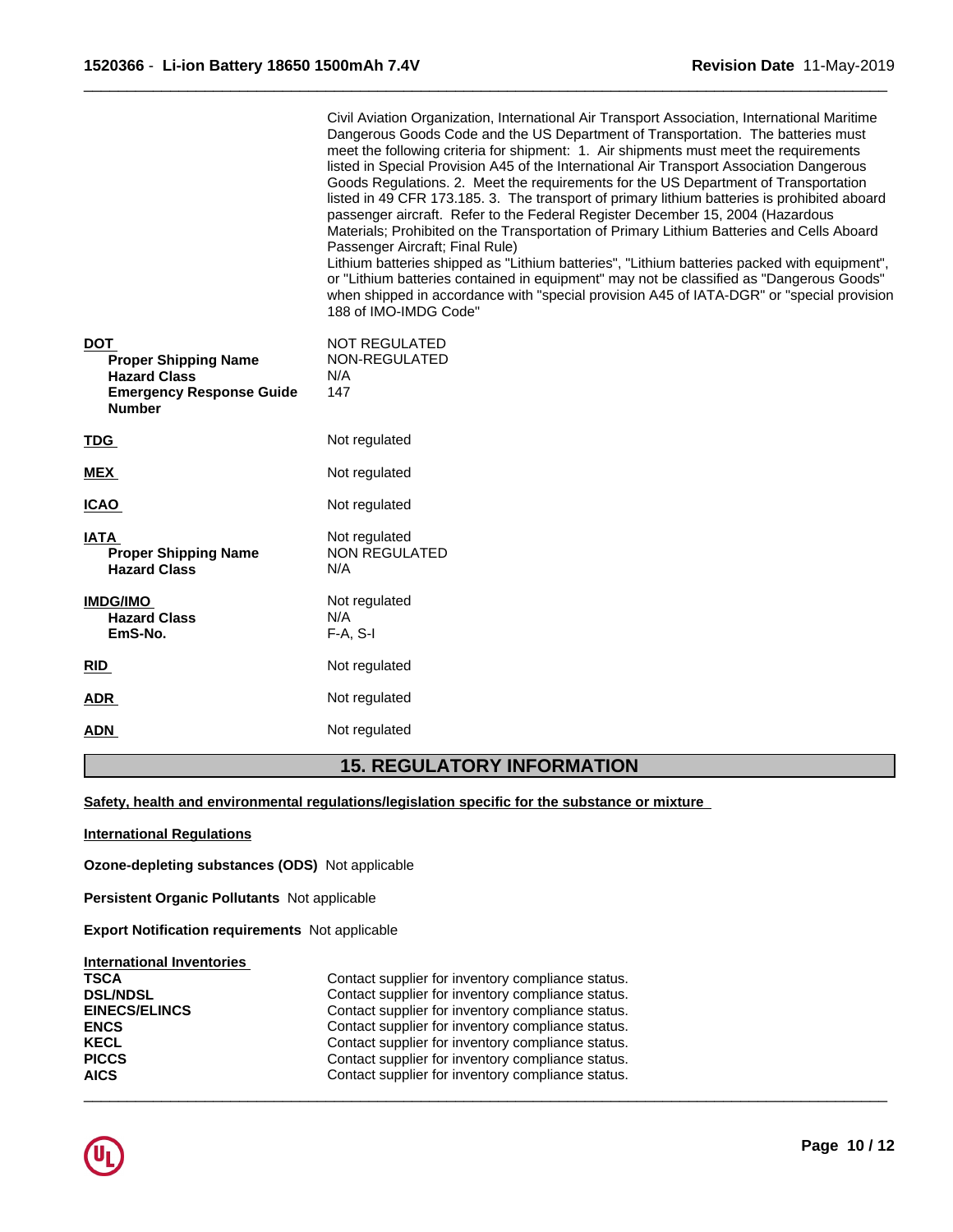**Legend** 

 **TSCA** - United States Toxic Substances Control Act Section 8(b) Inventory

 **DSL/NDSL** - Canadian Domestic Substances List/Non-Domestic Substances List

 **EINECS/ELINCS** - European Inventory of Existing Chemical Substances/European List of Notified Chemical Substances

 $\overline{\phantom{a}}$  ,  $\overline{\phantom{a}}$  ,  $\overline{\phantom{a}}$  ,  $\overline{\phantom{a}}$  ,  $\overline{\phantom{a}}$  ,  $\overline{\phantom{a}}$  ,  $\overline{\phantom{a}}$  ,  $\overline{\phantom{a}}$  ,  $\overline{\phantom{a}}$  ,  $\overline{\phantom{a}}$  ,  $\overline{\phantom{a}}$  ,  $\overline{\phantom{a}}$  ,  $\overline{\phantom{a}}$  ,  $\overline{\phantom{a}}$  ,  $\overline{\phantom{a}}$  ,  $\overline{\phantom{a}}$ 

 **ENCS** - Japan Existing and New Chemical Substances

 **KECL** - Korean Existing and Evaluated Chemical Substances

 **PICCS** - Philippines Inventory of Chemicals and Chemical Substances

 **AICS** - Australian Inventory of Chemical Substances

### **US Federal Regulations**

### **SARA 313**

Section 313 of Title III of the Superfund Amendments and Reauthorization Act of 1986 (SARA). This product contains a chemical or chemicals which are subject to the reporting requirements of the Act and Title 40 of the Code of Federal Regulations, Part 372

| <b>Chemical name</b>                       | <b>CAS No.</b> | Weight-% | <b>SARA 313 - Threshold</b><br>Values % |
|--------------------------------------------|----------------|----------|-----------------------------------------|
| Lithium Cobalt Oxide (CoLiO2) - 12190-79-3 | 12190-79-3     | 39.6     |                                         |
| Copper - 7440-50-8                         | 7440-50-8      | 9.8      | ı.u                                     |
| Aluminum foil - 7429-90-5                  | 7429-90-5      | 5.56     | ن. ا                                    |

### **SARA 311/312 Hazard Categories**

Should this product meet EPCRA 311/312 Tier reporting criteria at 40 CFR 370, refer to Section 2 of this SDS for appropriate classifications. Under the amended regulations at 40 CFR 370, EPCRA 311/312 Tier II reporting for the 2017 calendar year will need to be consistent with updated hazard classifications.

### **CWA (Clean WaterAct)**

This product contains the following substances which are regulated pollutants pursuant to the Clean Water Act (40 CFR 122.21 and 40 CFR 122.42)

| <b>Chemical name</b>             | <b>CWA - Reportable</b><br><b>Quantities</b> | <b>CWA - Toxic Pollutants</b> | <b>CWA - Priority</b><br><b>Pollutants</b> | <b>CWA - Hazardous</b><br><b>Substances</b> |
|----------------------------------|----------------------------------------------|-------------------------------|--------------------------------------------|---------------------------------------------|
| $\mathcal{L}$ opper<br>7440-50-8 |                                              | "                             |                                            |                                             |

### **CERCLA**

This material, as supplied, contains one or more substances regulated as a hazardous substance under the Comprehensive Environmental Response Compensation and Liability Act (CERCLA) (40 CFR 302)

| <b>Chemical name</b>       | <b>Hazardous Substances RQs</b> | <b>Extremely Hazardous</b><br><b>Substances RQs</b> | <b>RQ</b>                                  |
|----------------------------|---------------------------------|-----------------------------------------------------|--------------------------------------------|
| Copper<br>7440-50-8        | 5000 lb                         |                                                     | RQ 5000 lb final RQ<br>RQ 2270 kg final RQ |
| Aluminum foil<br>7429-90-5 |                                 |                                                     |                                            |

### **US State Regulations**

### **California Proposition 65**

This product does not contain any Proposition 65 chemicals.

### **U.S. State Right-to-Know Regulations**

This product may contain substances regulated by state right-to-know regulations.

| <b>Chemical name</b>          | New Jersey | ∴  Massachusett  Pennsylvania   Rhode Island |  | <b>Illinois</b> |
|-------------------------------|------------|----------------------------------------------|--|-----------------|
| Lithium Cobalt Oxide (CoLiO2) |            |                                              |  |                 |